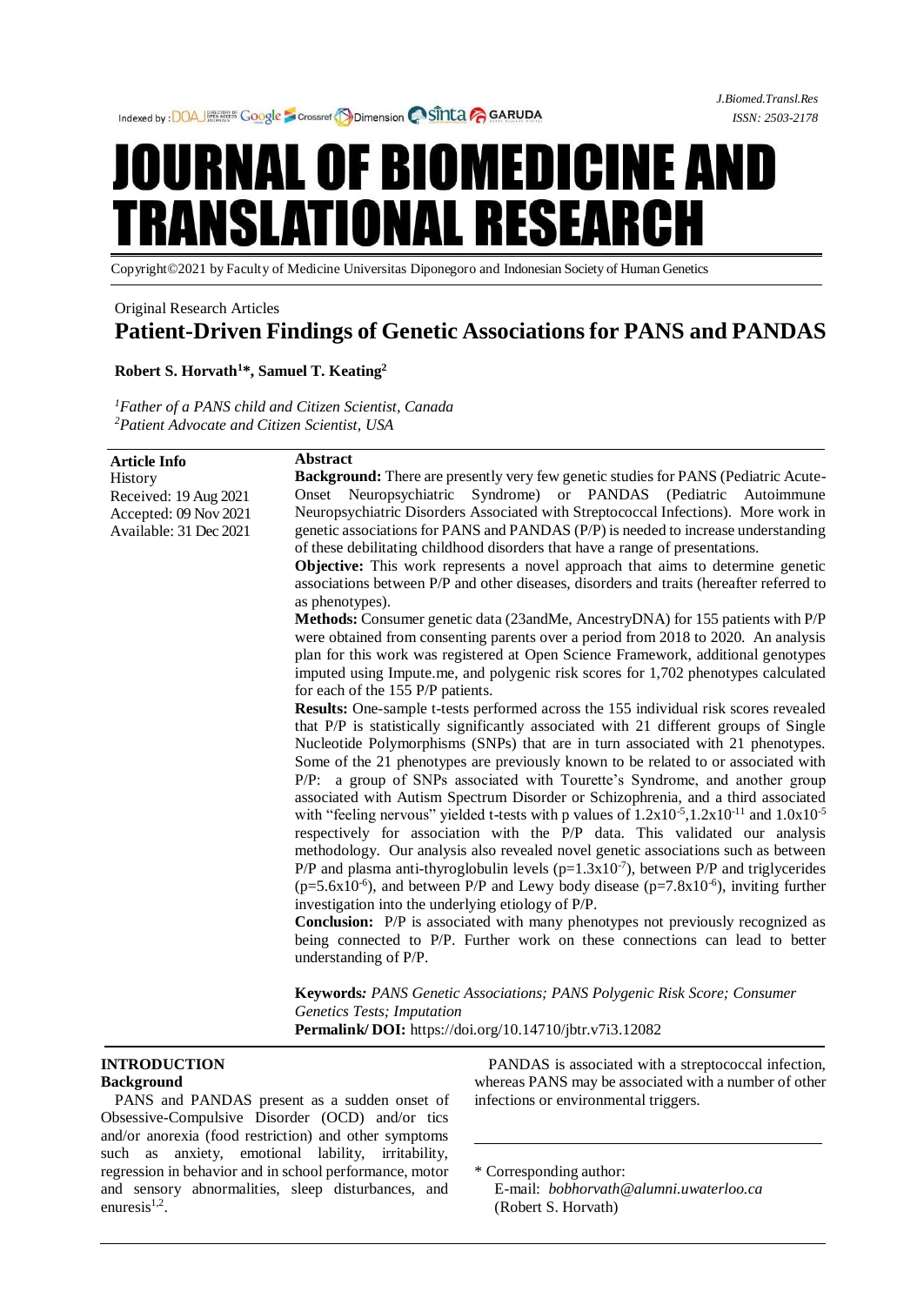Though some researchers take care in their studies to separate PANDAS from PANS and some also carefully evaluate cases being considered for acceptance<sup>3</sup>, it is the broad experience of the parents of P/P children and treating clinicians, that PANS and PANDAS seem closely related. The diagnoses of both disorders are clinical; there is no definitive biomarker for either. Some patients (36, or 27% of those in this study who have reported which diagnosis they have) have received both PANDAS and PANS diagnoses at different times, and indeed in some parents' experience, PANDAS (streptococcal-triggered) tends to evolve to have other triggers (as is the case for PANS) over a long course of the disorder. Because some patients do not present with typical streptococcal infection symptoms (sore throat), uninformed parents and clinicians, also unaware of the possibility of occult streptococcal infection, obtain neither traditional throat swabs for streptococcus bacteria, nor other tests such as tests of stool, when symptoms first appear. For this reason, many cases that could be PANDAS may have been diagnosed as PANS.

Despite subtle differences in the definitions of the two disorders, PANDAS is illustrated by some of the defining experts to be a subgroup of PANS (see Figure 1, from Swedo et al, 2012<sup>4</sup> ).



**Figure 1:** Hierarchy of the Pediatric Acute onset Neuropsychiatric Syndrome © 2012 Swedo SE et al, used under a Creative Commons License 4 .

#### *Rationale*

P/P has no biomarker for diagnosis, typically involves long courses of treatment, and has no established cure. The etiology of P/P is not yet well understood, but genetic studies could help improve understanding and ultimately advance treatment for these disorders. There are few genetic studies on PANS and PANDAS to date $3,5-9$ .

# **Objectives**

This study aims to establish any genetic associations between P/P and other phenotypes, in the hope that further studies of the associations can establish better understanding of P/P. The phenotypes evaluated are limited to the over 2000 listed at impute.me, but they are very broad in that some are diseases, some are disorders, and many are traits of all kinds. Any association has the potential to shed light on the etiology of P/P. This study is a first report of this kind of genetic association for P/P.

#### *Impute.me and Associations*

The website www.impute.me allows consumer genetic data to be checked for errors, expanded (by imputation), and then analyzed to compute polygenic risk scores for various phenotypes<sup>10</sup>. It matches our analysis needs, given the data we have. Impute.me calculates, for an individual, z-scores for over 2,000 phenotypes. This score allows a user to see what fraction of the general population of the same race has more (or fewer) risk alleles among a group of SNPs associated with the phenotype, than the user's data. Additionally, the algorithms are available to run on local computers as a Docker container, which was a requirement for this study due to data contributor consent form wording.

The P/P cohort's polygenic risk z-scores for a phenotype, when averaged and compared via a t-test to the de facto population mean of zero, can determine if the SNPs associated with that phenotype are statistically significantly relevant in P/P. If they are, this link between P/P and a phenotype is a bona fide association, even though it is indirect. As is possible with any statistical association, the phenotype is linked to a third characteristic (the list of SNPs) which is in turn linked to P/P. There may or may not be a more direct connection between the phenotype and P/P. As with any association study, causes cannot be ascertained in this analysis, only links, with potentially one or more unknown links in the chain of connection.

#### *MATERIAL AND METHODS*

## *Study Design: PANS and PANDAS Together*

There has been a wide variation in willingness to diagnose PANS and particularly PANDAS among clinicians. Parents who are nevertheless convinced that their child has P/P (parents repeatedly witness dramatic symptoms that cannot all be video-recorded for clinicians' benefit) will seek other clinicians that could ultimately give them the diagnosis that was refused by one or more other health care providers. In this way, the data collected here could be described as having a low diagnostic bar, because the process of rejection and repeated searching for other clinicians for these diagnoses has been very common in the P/P community (33% see five or more clinicians prior to receiving a P/P  $diagonosis<sup>11</sup>$ ).

In an effort to obtain results that could potentially be applied to the widest group of patients with the dramatic and very similar symptoms of PANS and PANDAS, this study not only groups PANS and PANDAS patients together, but offers no further scrutiny for the purpose of eliminating potentially borderline candidates. This is a strength of this study in that:

1) Results can be applicable to the widest array of patients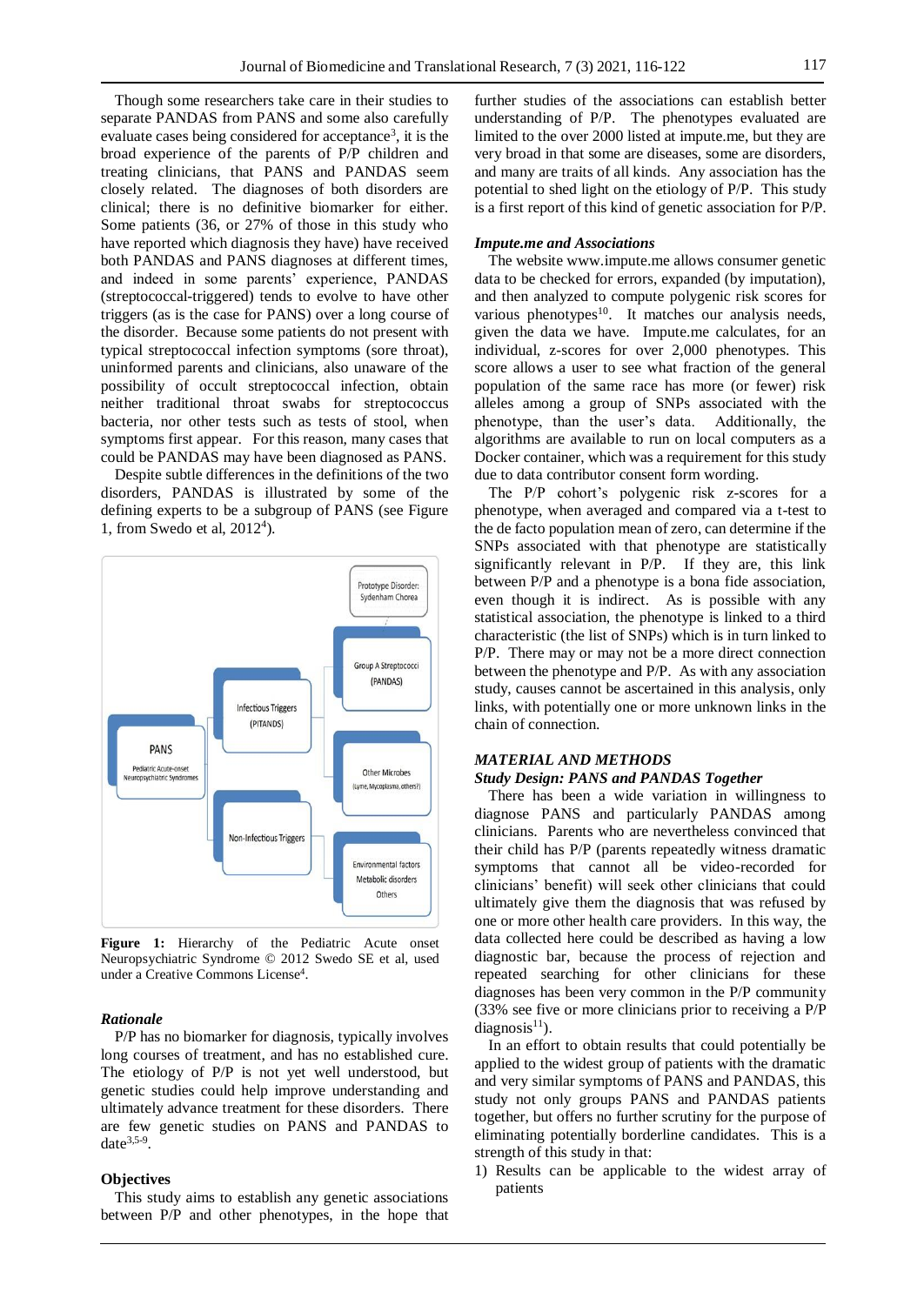2) If any of the results actually pertain to a sub-group only, then they are particularly strong if they are detected as statistically significant when diluted by the rest of the participants outside the subgroup.

#### *Data Collection*

The 155 consumer genetic data sets (23andMe, AncestryDNA) used in this analysis were collected directly by the lead author (not from any third party) in 3 different phases. According to the consent form agreed to by participants (who are all members of online selfhelp groups of parents of P/P children), this data cannot be made available to others. The first 71 data sets were obtained in late 2018 and early 2019, with the end of data collection defined by prior specification of a cutoff date in a plan registered prior to data collection $12$ . One of those 71 was eliminated because it was determined to be from a younger sibling of one of the other participants. A second phase of data collection was completed in December 2019, when 5 consumer genetic data sets that were late to the phase 1 cutoff were combined with 65 newly obtained data sets, for a total of 70 in phase 2 (data collection completion for Phase 2 was defined in advance to be 70 data sets). A third phase of data collection was conducted in early 2020, with a predefined cutoff time on Feb. 1, 2020. All 3 phases involved uploading the consumer genetic data sets to the website GEDMatch, which was used to exclude closely related individuals for the subsequent analysis. The 3 phases of collection yielded a total of 152 data sets. Analyses performed after each of the phases were to investigate single SNP associations (not the subject of this report, nor formally published in a journal). Finally, for the present study, 3 additional data sets that were late to the phase 3 deadline were included, for a total of 155 consumer genetic data sets.

For the phase 1 data (70 data sets), it was not stipulated that a formal diagnosis by a licensed medical practitioner was required, as it was for the subsequent phase 2 and 3 data collection. However, by later contacting those parents who did not contribute anonymously, formal diagnoses were confirmed for 49 Phase 1 data sets, such that of the final 155 data sets, 134 are known to have formal diagnoses of PANS, PANDAS, or both (given at different times by different medical practitioners). None of the Phase 1 participants that responded to the question of diagnosis reported who they did not have a formal diagnosis from a licensed medical practitioner. Medical records were not obtained. Table 1 shows the distribution of diagnoses among the 155, as well as distributions of sex and race, the latter based on an interpretation of the GEDmatch Admixture tool "World-22", which was used for 152 of the 155 individuals. The sex distribution is very similar to a survey<sup>13</sup> that included 698 PANS patients that has shown the incidence of P/P as higher in males (65%) than in females.

The data was collected from throughout the United States and Canada, with at least one data set from Europe, primarily through 10 Facebook (FB) support groups. Three of the FB sources were smaller regional groups, but the vast majority of the data were contributed from larger national (indeed, international) groups, all English-speaking. More information is available at  $\mathrm{osf.io}^{12}$ .

# **Table 1:** Data Distributions

| <b>Diagnosis</b>         | <b>Number</b> | percent |
|--------------------------|---------------|---------|
| <b>PANS</b>              | 50            | 32%     |
| <b>PANDAS</b>            | 48            | 31%     |
| <b>PANS &amp; PANDAS</b> | 36            | 23%     |
| unknown                  | 21            | 14%     |
|                          |               |         |
| Y Chromosome             |               |         |
| Yes                      | 94            | 61%     |
| No                       | 61            | 39%     |
|                          |               |         |
| Population Mix           |               |         |
| African American         | $1*$          | 0.7%    |
| Asian                    | 3             | 2.0%    |
| White                    | 143           | 94.7%   |
| Native American          | 5             | 3.3%    |

\*represents 2 individuals that are each ~50% African American

## Pre-registered Analysis Plan

A plan for analysis was created for this study and registered<sup>14</sup>. The data was collected long before the plan was conceived, but the plan was created prior to data analysis. Included in the plan was a stepwise approach, where a group of 52 phenotypes related to psychiatric conditions were pre-selected for a first analysis, and then a further group of 301 phenotypes that has known or suspected autoimmune aspects was pre-defined for a second analysis. The psychiatric and autoimmune lists are defined in the registration  $plan<sup>14</sup>$ , and the full list of the phenotypes investigated is shown in column A of Supplementary Table S1. Using these pre-defined list of hypotheses, a less stringent multiple comparison correction (using 52 for the number of comparisons) was done for the list of psychiatric phenotypes, and a multiple correction based on  $52+301 = 353$  comparisons was done for a list that also included the autoimmune-related phenotypes. Thirdly, all phenotypes were analyzed, using a correspondingly more stringent multiple comparison correction. The Holm-Šidák criteria for significance for each of these cases are calculated and shown in Table 2, according to the following formula:

$$
1\text{-}(1\text{-}\alpha)^{1/(n\text{-}i+1)}
$$

 $\alpha$  = significance level, 0.025 for this two-tailed consideration

Where:

n = number of multiple comparisons (e.g. 52 for psychiatric list)

 $i =$  the ranked order of p-values (i=1 for the lowest pvalue)

Per the Holm-Šidák method, when the i<sup>th</sup> lowest pvalue is higher than the calculated criteria, no further pvalues can be considered significant. As can be seen from Table 2, the Holm modification of the Šidák correction (that is, the slightly higher criteria for the  $2<sup>nd</sup>$ lowest p, 3<sup>rd</sup>-lowest p, etc.) yields a small change in the threshold for significance.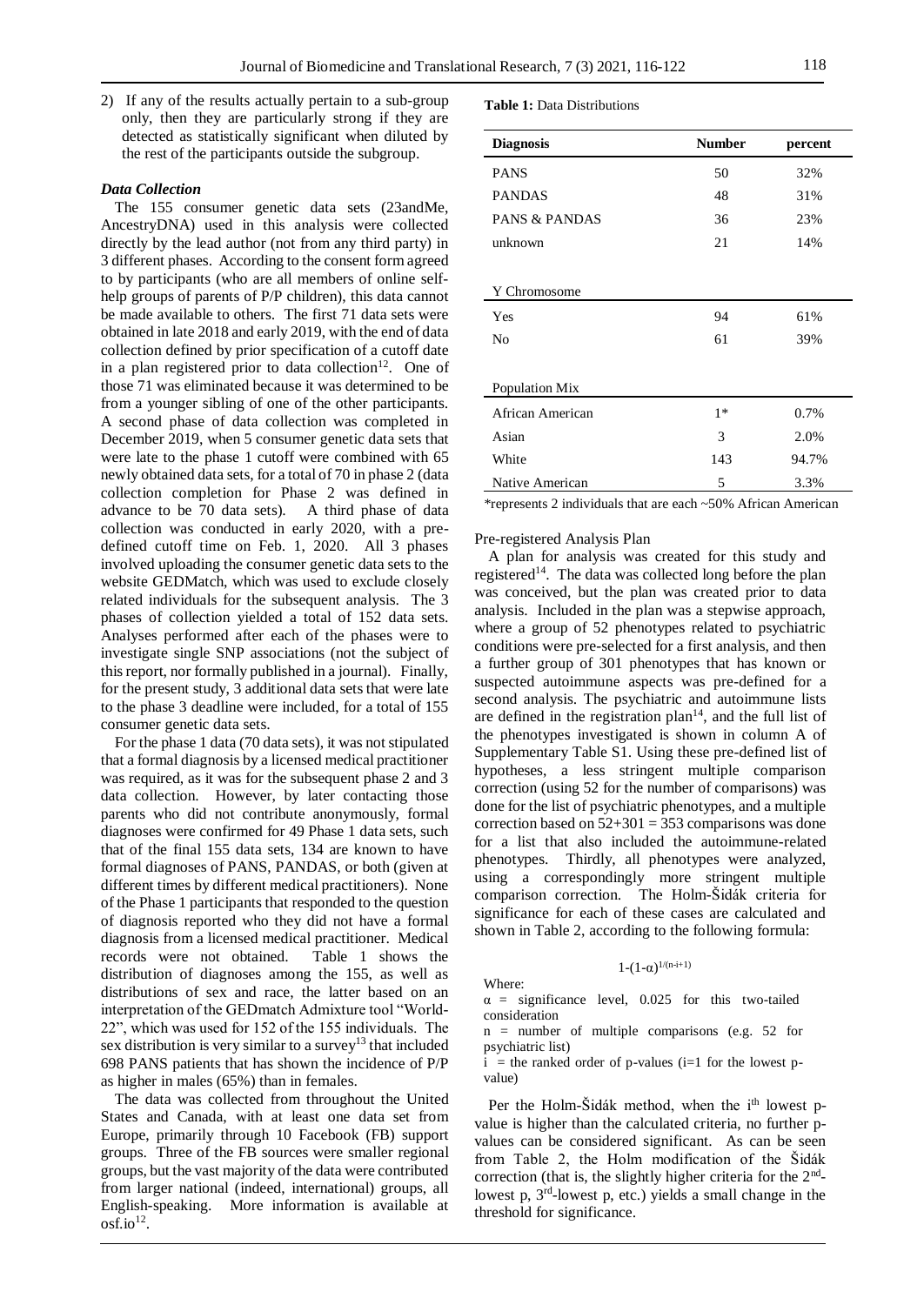| <b>No. of Comparisons</b>  | lowest p  | $2nd$ lowest p | $3rd$ lowest p | 4 <sup>th</sup> lowest p |
|----------------------------|-----------|----------------|----------------|--------------------------|
| 52 (psychiatric list)      | 0.000487  | 0.000496       | 0.000506       | 0.000517                 |
| $353$ (Psych + Autoimmune) | 7.172E-05 | 7.192E-05      | 7.213E-05      | 7.233E-05                |
| 1702 (all minus Ukbiobank) | 1.488E-05 | 1.488E-05      | 1.489E-05      | 1.490E-05                |
| 2042 (all phenotypes)      | 1.240E-05 | 1.240E-05      | 1.241 E-05     | 1.242E-05                |

#### **Table 2:** Holm-Šidák Significance Criteria

**Table 3:** List of Phenotypes Found by This Study to be Associated with P/P

|    |                                                           | p-value  | direction |
|----|-----------------------------------------------------------|----------|-----------|
| 1  | adverse response to drug (PMID 30420678)                  | 9.42E-06 | negative  |
| 2  | alcohol consumption, drinks per week (PMID 28485404)      | 7.01E-07 | negative  |
| 3  | alcohol consumption drinks per week (PMID 30643258)       | 2.47E-07 | negative  |
| 4  | Alzheimer's disease and age of onset (PMID 26830138)      | 4.88E-12 | negative  |
| 5  | autism spectrum disorder or schizophrenia (PMID 28540026) | 1.18E-11 | positive  |
| 6  | basal cell carcinoma (PMID 27539887)                      | 9.15E-08 | positive  |
| 7  | basal cell carcinoma (PMID 31174203)                      | 3.65E-06 | positive  |
| 8  | bulimia nervosa (PMID 23568457)                           | 9.65E-05 | negative  |
| 9  | major depressive disorder (PMID 27479909)                 | 2.46E-06 | negative  |
| 10 | eye color (PMID 23548203)                                 | 2.28E-09 | negative  |
| 11 | feeling nervous (PMID 29500382)                           | 1.02E-05 | positive  |
| 12 | interleukin-1-beta levels (PMID 27989323)                 | 1.88E-06 | negative  |
| 13 | Lewy body disease (PMID 25188341)                         | 7.85E-06 | positive  |
| 14 | plasma anti-thyroglobulin levels (PMID 29678681)          | 1.30E-07 | positive  |
| 15 | post bronchodilator fev1 in COPD (PMID 26634245)          | 2.05E-27 | negative  |
| 16 | post bronchodilator fev1fvc ratio in COPD (PMID 26634245) | 1.19E-06 | negative  |
| 17 | squamous cell carcinoma (PMID 31174203)                   | 1.70E-05 | positive  |
| 18 | systolic blood pressure (PMID 27618448)                   | 1.35E-05 | negative  |
| 19 | Tourette's syndrome (PMID 30818990)                       | 1.17E-04 | positive  |
| 20 | triglycerides (PMID 23726366)                             | 5.61E-06 | negative  |
| 21 | height                                                    | 2.75E-14 | positive  |

It should be noted that more than half of the phenotype's reported are not independent because they are repeated or related to others (see supplementary Table S1 for a list of all phenotypes investigated). These multiple studies therefore do not all have completely independent SNPs. This renders the significance criteria used as conservative.

## *Impute.me Analysis*

Details of the imputation and polygenic risk calculation is described elsewhere<sup>10</sup>. The execution of the algorithms was performed between January and early March, 2021 (the algorithms or number of diseases checked by impute.me may change in time). The original consent forms used during data collection allowed uploading of patient data only to one particular website (www.GEDmatch.com) and not to any others. Critical for the present work therefore was the fact that the impute.me algorithms could be implemented on a local computer, using a Docker container<sup>15</sup>. Each data set took approximately 6 hours to run the algorithms

locally; the majority of the computation involved the imputation steps.

#### *t-test vs z-test*

The one-sample t-test mandated by the registration plan was performed after the .json files containing the zscores (or polygenic risk scores) produced by the impute.me algorithms were parsed into delimited files that could be readily imported into a spreadsheet. This ultimately became the heart of supplementary Table S1 as columns F through FD - one column of these polygenic risk scores for each of the 155 genetic data sets from participants. Select t-test results performed with formulas within the spreadsheet of Table S1 (column B) were also replicated with R and online t-test calculators. It was determined during analysis that a z-test could have been proposed during registration, because the standard deviation of the population of z-scores was known (it is 1 by definition). That is, the t-test approximation of using the sample standard deviation could have been avoided for a stronger test. The z-test p-values derived across the 155 participants are shown in column C of supplementary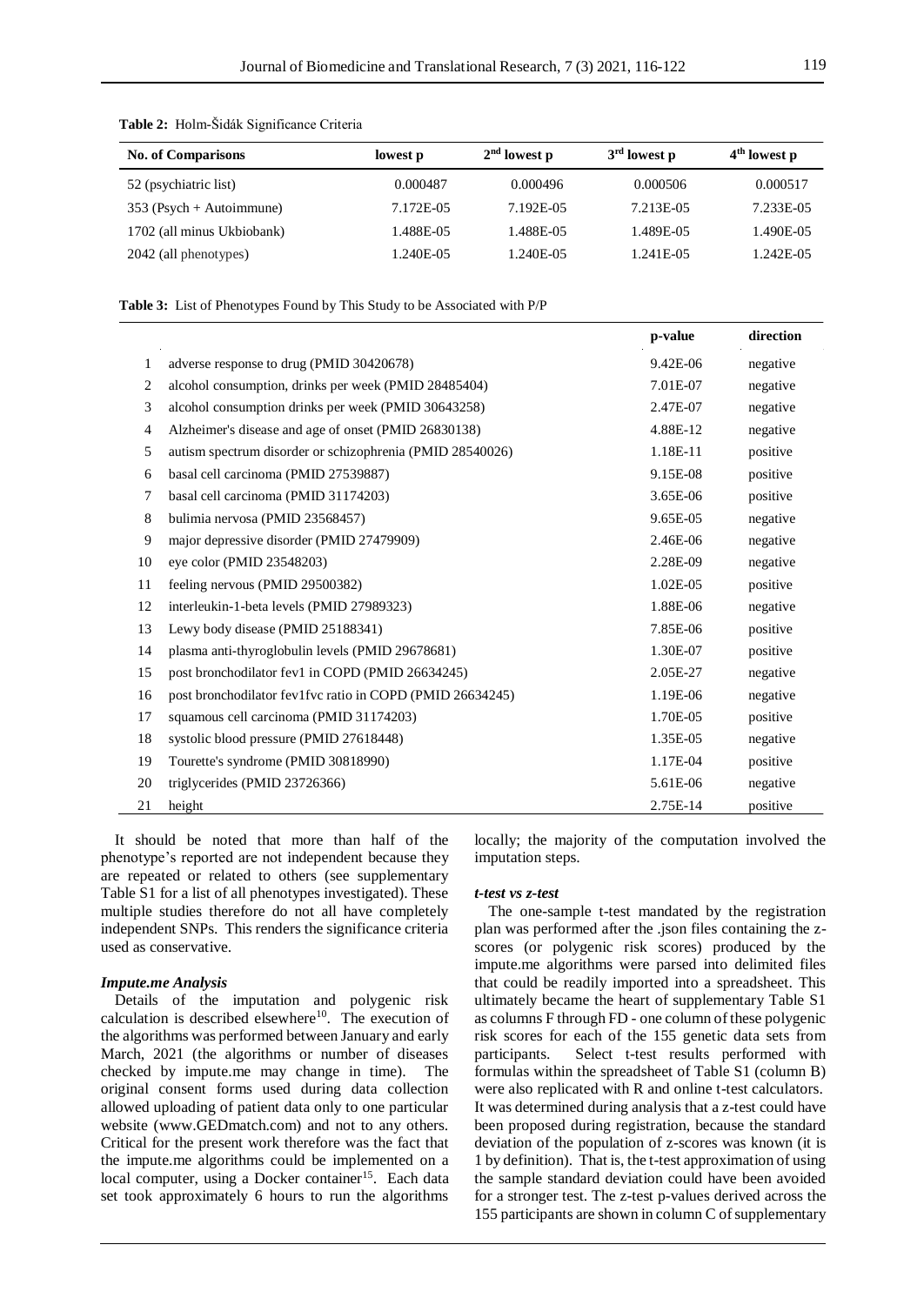Table S1, one value for each phenotype (which are rows). The t-test results (shown in Column B of supplementary Table S1) that are significant are nevertheless reported here per the pre-registered plan; there are fewer true significance scores (21) than produced by the z-test (47). The t-test was clearly problematic for 31 or 9.1% of the UK-biobank phenotypes that produced false significance because of the number of identical z-scores among the 155 data sets. This was due to a preponderance of very low frequency alleles (<0.001) in the very large UK-biobank data sets and studies. These very low frequency alleles tend to not appear in a sample size of only 155, thus creating many identical non-zero (but close to zero) z-score values. The near-zero standard deviation of these repeated values produced a very high t-statistic (for which the standard deviation is in the denominator) and subsequently an artificially low p-value and false significance. When the z-test (with its standard deviation of 1) was instead used on the same data, the 31 UK-biobank p-values that inappropriately appeared significant with the t-test no longer met the criteria for significance. Rather than creating a new criteria outside of the registration plan to delineate which UK-biobank phenotypes were problematic and which were not, it was decided to simply reject all UK-biobank results for the t-test.

One other phenotype, "asparaginase-induced acute pancreatitis in acute lymphoblastic leukemia - onset time" was also excluded because it effectively included only one SNP (because of lack of calls of the remainder of the study's SNPs among the 155 data sets). Single SNP associations were investigated previously with this data; the present study was established to investigate groups of SNPs associated with phenotypes.

#### **RESULTS**

Associations were investigated in the stepwise fashion described in the registration plan created prior to analysis<sup>14</sup>. There were 4 associations found among the list of 52 psychiatric conditions, then a further 4 from the larger list of 353 that also included autoimmune diseases, and finally an additional 13 associations were found for the strongest significance levels created for all 1702 phenotypes that were analyzed by t-test. Note that the significance levels shown as the last row in Table 2 (for 2042 phenotypes) was reserved for an alternate ztest that incorporated all the UK-biobank studies. This z-test was performed for information only, as it was outside the registration plan.

Table 3 lists the 21 statistically significant associations that were indicated with the t-test. These are the results of this study. A positive direction means that P/P is associated with genetic variations that are in turn associated with an increase in the phenotype or its symptoms.

The full list of all phenotypes with both t-test results and alternate z-test results are shown in supplementary Table S1. The order of the 155 patients in Table S1 (shown as columns) is randomized so as to be different than the order in which their data was received, and also different in order than any of the previous studies that were performed with this data. This was done to help safeguard the anonymity of the patients.

#### **DISCUSSION**

# *Discussion of Selected Associations* with

#### PANS/PANDAS **Alcohol-related Associations**

The two alcohol-related associations in Table 3 (items 2 and 3) may seem to be counter-intuitive in that they are in the negative direction. That is, P/P is inversely associated with genetics that are in turn associated with alcohol drinks per week, as if to suggest that P/P patients might have less genetic susceptibility to alcoholism than the general population. Though it would be expected that the strain of P/P symptoms, if carried into adulthood (which is often not the case) could be expected to create a propensity for escape in alcoholism or other drugs, or that P/P itself may be co-morbid with some mental health disorders that are linked positively to substance abuse, alternate z-tests results that were statistically significant for these two and also 5 additional alcohol-related studies were also consistently in the same negative direction. See supplementary Table S1 for the alternate z-test results, as well as all results for all phenotypes. This consistency is additional evidence (beyond the individual p-values obtained for the two t-tests) that these negative associations are not spurious, and should therefore not be dismissed. Note that the fact that most of of 25 alcoholrelated studies in the phenotype list do not score as statistically significantly associated with P/P, does not negate the association established by those few that do. Not all alcohol-related SNPs need to correlate with P/P for there to be some association.

# **Alzheimer's**

Though Alzheimer's is thought to be related to some autoimmune conditions, item 4 in Table 3 (Alzheimer disease and age of onset) was not included in the autoimmune list because age of onset and interaction studies were deliberately excluded per the registration plan. This phenotype was nonetheless statistically significantly associated with P/P in the negative direction, to the more stringent criteria applied to the set of all phenotypes.

#### **Autism Spectrum Disorder**

Autism Spectrum Disorder (ASD) or Schizophrenia (item 5 in Table 3) has a positive association with P/P through the group of SNPs determined in the study with PMID 26830138 to be associated with ASD or Schizophrenia. ASD is known to be associated with  $P/P<sup>16</sup>$ , so this result, along with the Tourette's study association (item 19) is evidence that this analysis can predict appropriately, as tics are also a symptom of P/P. There are 3 cancer-related diseases in Table 3 (items 6, 7 and 17) that are all positively associated with P/P through their SNP association. These were pre-chosen in the registration plan as suspected autoimmune-related cancers. Two other cancer-related phenotypes (one also among the pre-defined autoimmune list) were also found to be significantly associated with P/P among the z-test results, both also with a positive direction of association.

#### **Bulimia Nervosa**

The negative association of P/P with bulimia nervosa (item 8 in Table 3) is for the only study among the phenotype list that includes bulimia nervosa. Although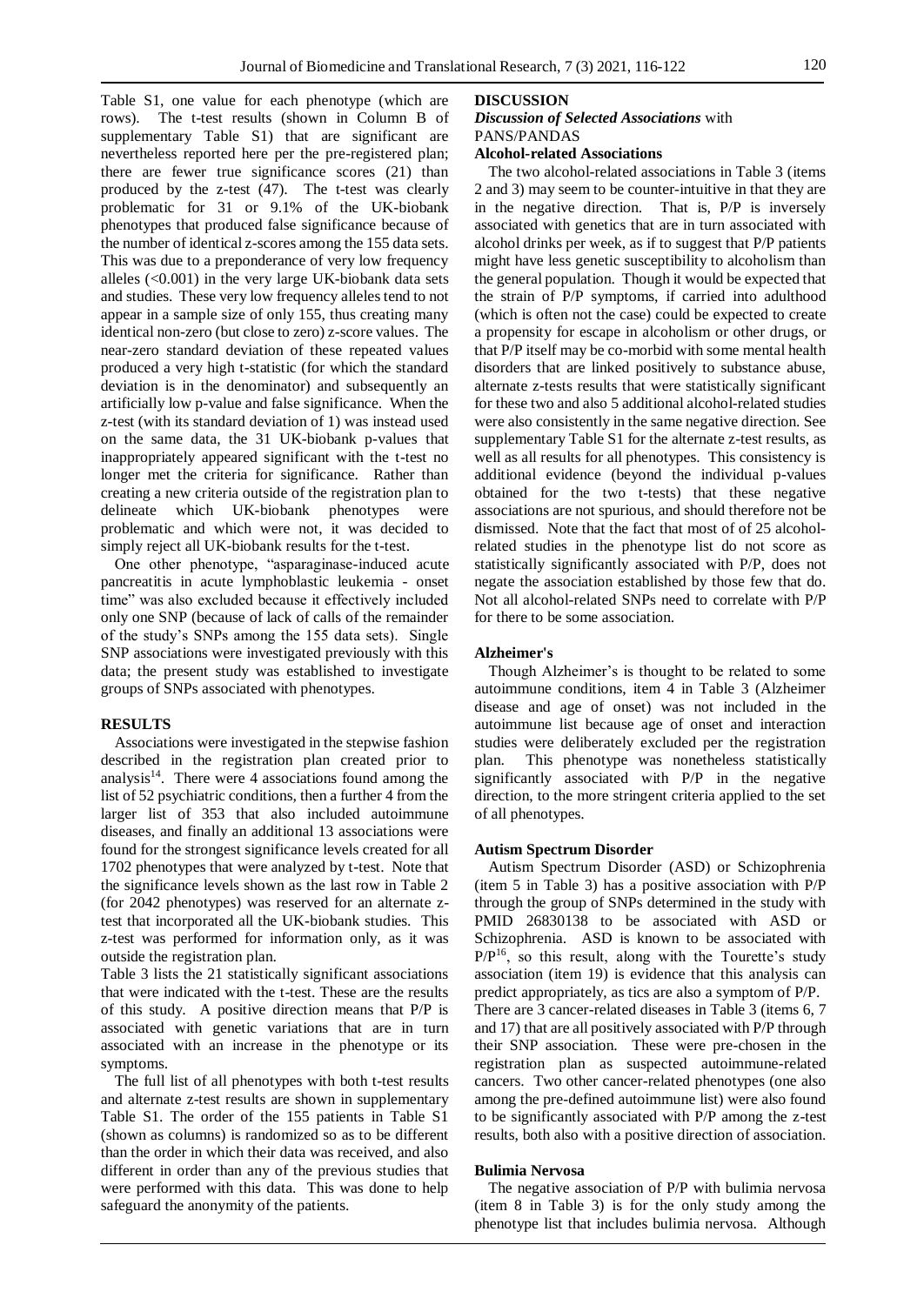PANS have a listed symptom of food restriction (at a superficial level, contrary to the binge eating behavior of bulimia nervosa), it is also the case that bulimia nervosa has some association to  $OCD<sup>17</sup>$ , which is a major symptom of PANS.

#### **Depression**

Major depressive disorder (item 9 in Table 3) is negatively associated with P/P. The former is related to low dopamine levels<sup>18</sup>, while excess dopamine transmission is theorized to be a mechanism in  $P/P<sup>2</sup>$ .

# **Interleukin-1β**

Interleukin-1β levels (item 12) have had conflicting studies on association with OCD. A 2019 study indicates that higher levels are associated with  $OCD<sup>19</sup>$ , and a 1997 study indicates the opposite<sup>20</sup>. The association found in this study was in the negative direction.

#### **Post Bronchodilator Biometrics**

Two post bronchodilator biometric traits (items 15 and 16 in Table 3) that indicate a strong association may be an association with chronic obstructive pulmonary disease itself, as these results are only applicable to those with that disease. These two associations are both in the negative direction. The first (item 15) is suspect because of the dramatically different (and not statistically significant) result with the alternate z-test method (whose p-value is shown in the supplementary Table S1 as 0.14). The 155 scores are fairly similar (generally, they are small negative scores), rendering the standard deviation of the sample of 155 (used in the t-test, but not in the z-test) as small, thus giving a large t-statistic and consequently a very low t-test p-value. Item 16 in Table 1 however does not suffer from this issue (the t-test and z-test scores are similar).

## **Thyroglobulin, Lewy Body Disease and Triglyceride**

Finally, SNPs associated with plasma thyroglobulin levels (item 14), Lewy Body disease (item 13) and triglyceride (item 20) are interesting new associations with P/P.

#### *Limitations*

The results of this work are limited to the 2,042 phenotypes for which polygenic risk scores could be calculated at impute.me in early 2021. There could be disorders and traits that are suspected to be connected to P/P that are not evaluated at impute.me. The phenotypes incorporated at impute.me at the time of this analysis are shown in the first column of supplementary Table S1. Lack of statistically significant connections to impute.me's phenotypes that are not listed in Table 3 does not prove that there is no connection between P/P and any of these. Repeating the present analysis with more P/P participants, including whole genome data, and also analysis of other groups of SNPs found in other/future studies not incorporated at impute.me in early 2021, could lead to associations not indicated in the present work. Individual P/P patients may not themselves have an unusual polygenic risk score for many of the phenotypes in Table 3; rather, this group of 155 on the whole has an unusual average tally for each of the entries in Table 3. For example, for the first

phenotype listed in Table 3 (Adverse Response to Drug, PMID 30420678), though the average of the 155 z-scores is -0.37, there are some individuals with high positive scores (e.g. one with a very high z-score of  $+3.55$ ) that clearly contradict the overall trend for this trait by this P/P group. Results cannot necessarily be applied to a particular individual, and none of the trends reported (i.e. the positive or negative direction of association) are so general as to apply to all of the 155 candidates.

Most of the 2,130 rows in Table S1 that report phenotypes have an aspect that appears multiple times in the list, either because there have been multiple studies of the same phenotype over time, or because the phenotype is combined with others, or includes an interaction. For example, alcohol appeared in 25 studies for which t-test scores have been obtained in this study, giving alcohol-related traits a better chance of being found to be significant than, for example, Sjogren's syndrome, which was evaluated in only one study. This limitation will decrease slightly as additional traits are added to impute.me's list.

Finally, because the participants are disproportionately white, it is unknown whether these results hold for other races.

#### **CONCLUSION**

Calculation of polygenic risk scores for a broad range of diseases, disorders or traits for a group of patients with a common diagnosis (in this case, PANS/PANDAS) is a novel way of finding new associations for that diagnosis. This approach is related to standard calculations of genetic correlation, but has the advantage of feasibility with the consumer genetics data that we have access to as citizen scientists. Evidence for the validity of this technique has been demonstrated in that the known common feature of Tourette's and of P/P, namely tics (there are also other connections<sup>21</sup>), suggests that the association found in this work between P/P and Tourette's is appropriate. An anecdotally known connection between P/P and autism has been recognized by researchers<sup>16</sup>, and therefore the connection between P/P and autism found in this study (albeit with schizophrenia also included) further contributes evidence for the validity of this kind of association study.

All associations determined in this study are with P/P alone, and not among or between other traits listed in this study. New associations have been found between P/P and some phenotypes, including Plasma antithyroglobulin levels, Lewy body disease, Basal cell carcinoma and squamous cell carcinoma and Triglyceride levels in blood, among others. The associations of the above traits to P/P are not direct, and should not be misinterpreted as such. For example, this study does not provide direct evidence of plasma antithyroglobulin levels, only the indirect linkage of some genetics commonality. The maximum polygenic risk score among the 155 participants for the trait of plasma anti-thyroglobulin levels is 3.1, and the minimum is -2.5, so this result should not be taken to indicate candidacy for a biomarker for P/P. The implication of this study is that this novel association, and that of P/P to other traits shown in Table 3, should be investigated both clinically, and by analysis of biological pathways that could be common to the trait and P/P. It is hoped that further study